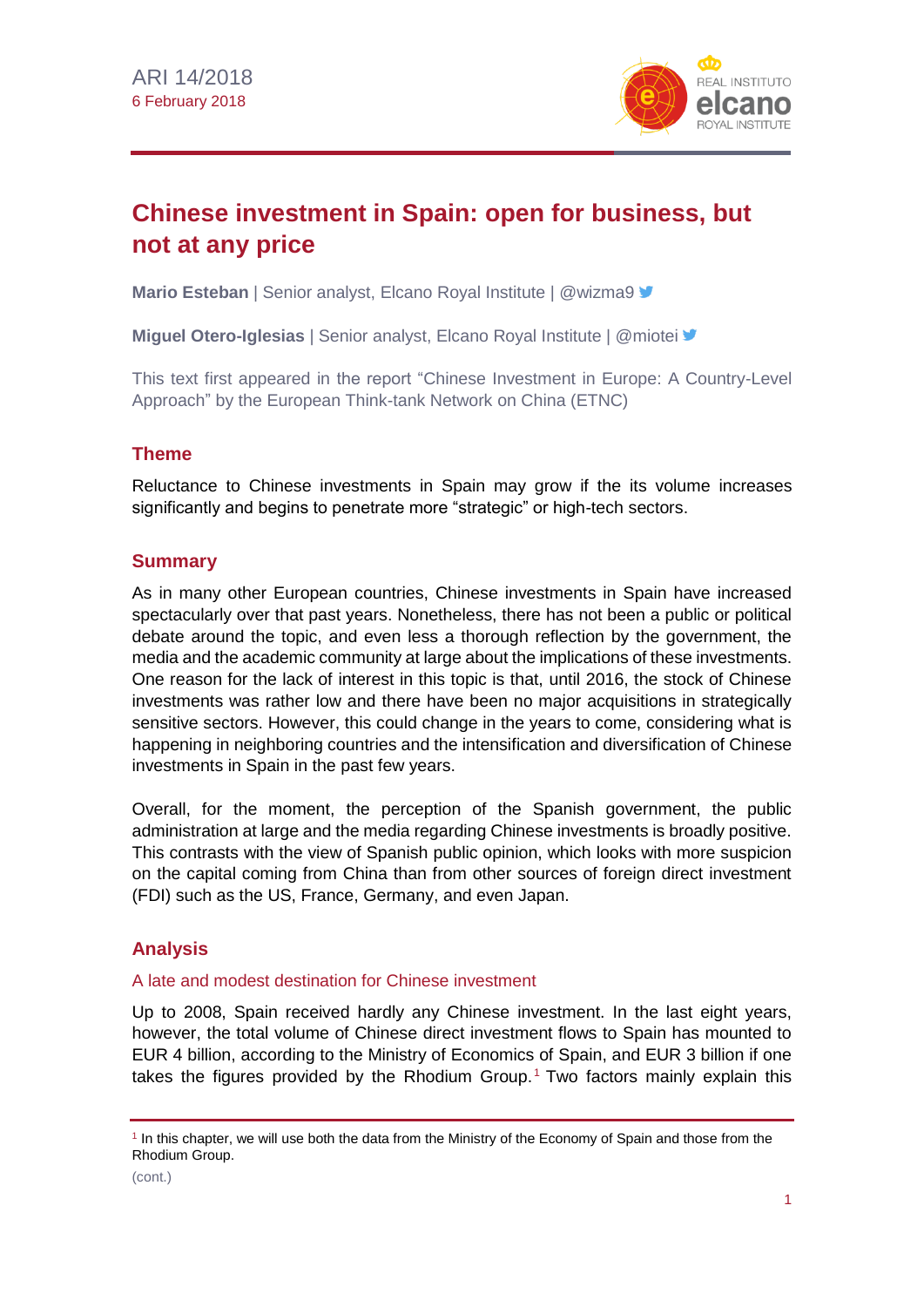discrepancy: investment in real estate by individual investors and in the energy sector by China Three Gorges through Energias de Portugal (EDP) and by Gingko Tree Investment in Madrileña Red de Gas through an international consortium.<sup>2</sup> Either way, this is quite a modest figure compared with the EUR 10 billion of assets that Chinese firms have acquired from Spanish companies in Latin America.<sup>3</sup>

The amount of Chinese investment in Spain is quite ordinary also when compared with Chinese investment in other European countries and with the foreign direct investment received by Spain from other countries. According to the Rhodium Group figures, Spain is the ninth most important target country for Chinese direct investments in Europe, and the statistics offered by the Spanish Ministry of Economics make China the tenth largest investor in Spain, with a 2.65 percent share of Spain´s stock of inward foreign direct investment (IFDI) as of 31 December 2015.

This means that, although Spain is the fourth largest economy in the Eurozone, and the seventh country in the EU by stock of IFDI, it is not one of the priority destinations for Chinese investors in Europe – so far.

Looking at the investment trend, caution is advised of making too much of the massive spike in Chinese investment in Spain in 2016 (see figure below), since the purchase of Urbaser (a branch of the infrastructure giant ACS specialized in environmental services) by China Tianying for EUR 1.2 - 1.4 billion accounts for  $\frac{3}{4}$  of total Chinese direct investment in Spain for that year. This single operation also distorts the industry breakdown for Chinese investment in Spain.

 $2$  On the contrary, Rhodium groups reports much more Chinese investment in agriculture and food than the Spanish Ministry of Economy. The frequent reports of Chinese investment in this sector that finally do not materialize could explain this discrepancy.

<sup>&</sup>lt;sup>3</sup> Mario Esteban (ed.), [China in Latin America: Repercussions for Spain,](http://www.realinstitutoelcano.org/wps/portal/rielcano_en/contenido?WCM_GLOBAL_CONTEXT=/elcano/elcano_in/zonas_in/wp3-2015-esteban-china-in-latin-america-repercussions-for-spain) Madrid: Elcano Royal Institute, 2015, p. 55-59.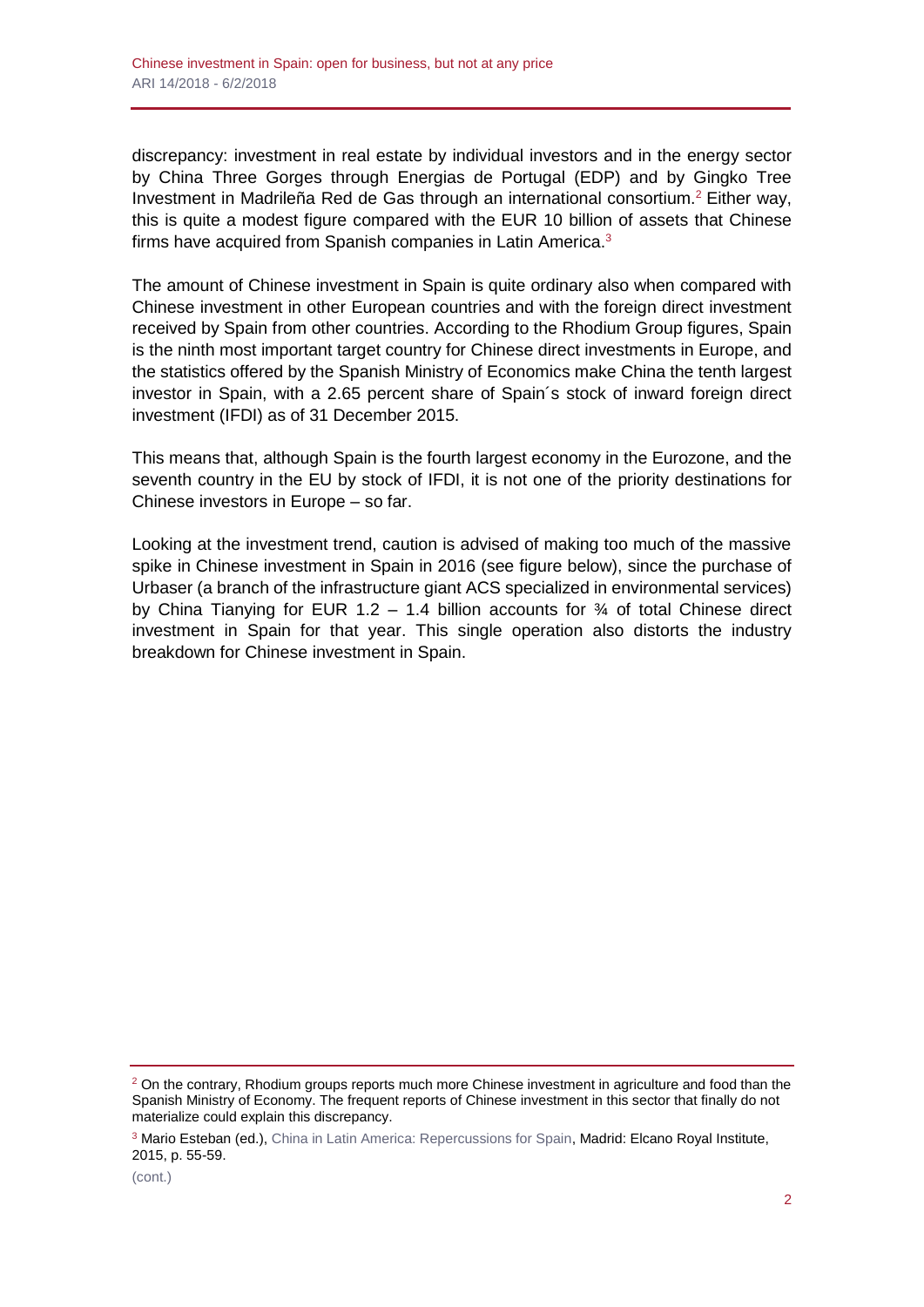

**Figure 1. Flow of Chinese investment in Spain (in millions of euros)**

Source: Rhodium Group

Unlike in other Southern European countries, Beijing did not purchase any strategic assets in Spain during the Eurozone debt crisis.<sup>4</sup> Nevertheless, State Grid did attempt to buy the electric company Red Eléctrica de España, Fosun was after the public insurance firm CESCE, specialised in corporate risk, and the China Investment Corporation showed an interest in Repsol (energy), Canal de Isabel II (water), and the abovementioned Red Eléctrica.

At the same time, one needs to note that, indirectly, China has already penetrated the strategically important energy market of Spain. By buying Energias de Portugal (EDP) in 2011, the Chinese state-owned company China Three Gorges became the main shareholder of EDP Spain and invested the sizable sum of EUR 600 million in EDP Spain from 2012 to 2016. Moreover, Gingko Tree Investment acquired for EUR 714 million a 35 percent share of Madrileña Red de Gas in 2015, which was sold to an international consortium formed by Gingko Tree, the Dutch pension fund PGGM, and the French electricity group EDF (see table below). In June 2017, however, EDP sold its gas distribution business in Spain to an international consortium for EUR 2.6 billion, which essentially means that China Three Gorges now only operates a Spanish electricity distribution business through a company called EDP HC Energia. Hence, the presence of Chinese actors in the Spanish energy market is still rather small.

Other sectors that have attracted significant amounts of Chinese money are the real estate and hospitality sector, with EUR 900 million – the most significant acquisitions being the EUR 367 million invested in the NH Hotel Group by the HNA Group (2013),

<sup>&</sup>lt;sup>4</sup> Although China has not bought strategic assets in Spain during the Eurozone crisis, as in other Southern European countries, it bought a sizable amount of public debt. See Miguel Otero-Iglesias, ["The Euro for](http://www.realinstitutoelcano.org/wps/portal/rielcano_en/contenido?WCM_GLOBAL_CONTEXT=/elcano/elcano_es/zonas_es/asia-pacifico/ari45-2014-oteroiglesias-the-euro-for-china-too-big-to-fail-and-too-hard-to-rescue)  [China: Too Big to Fail and Too Hard to Rescue",](http://www.realinstitutoelcano.org/wps/portal/rielcano_en/contenido?WCM_GLOBAL_CONTEXT=/elcano/elcano_es/zonas_es/asia-pacifico/ari45-2014-oteroiglesias-the-euro-for-china-too-big-to-fail-and-too-hard-to-rescue) ARI, Real Instituto Elcano, 13 October 2014; Miguel Otero-Iglesias, ["How Much Spanish Debt Does China Hold?",](https://blog.realinstitutoelcano.org/en/much-spanish-sovereign-debt-china-hold/) Real Instituto Elcano, 17 December 2014.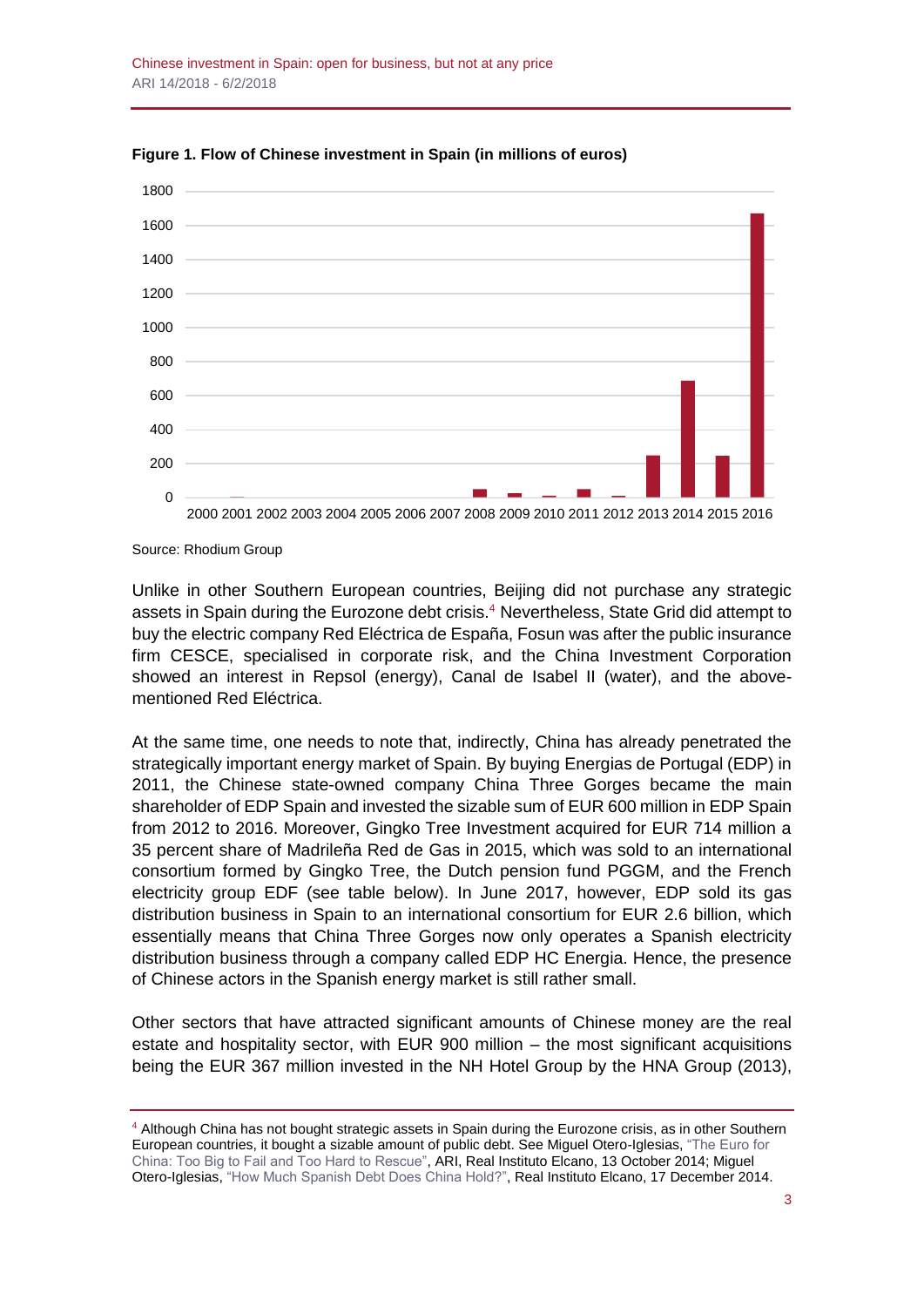the EUR 265 million investment by Wanda Group in the skyscraper Edificio España (2014), the EUR 50 million sale of Hotel Santiago in Tenerife to Chongqing Kangde Industrial (2015)and the EUR 48 million that the Jiangsu Group paid for Hotel Valparaiso in Palma de Mallorca (2014).

A large amount of Chinese money has also arrived in Spain through the Golden Visa program, which grants permanent residency to foreign investors who buy real estate assets for EUR 500,000 or more. Indeed, the official figures for this program show that one-third of the golden visas issued by the Spanish authorities have gone to 702 Chinese investors who have spent a total of EUR 489 million.

Apart from infrastructure and real estate and hospitality, other important sectors include agriculture products and food and beverages, which received around EUR 525 million according to the Rhodium Group. In the European context, agriculture in Spain is a comparatively important target for Chinese investors. Chinese companies are interested in the reputation and production techniques of Spanish food companies, since Chinese consumers are spending increasing amounts on food products due to their rising purchasing power and to food safety concerns. Among the biggest acquisitions in this field are the purchase of Miquel Alimentació by Bright Food; Hijos de Albo by Shanghai Kaichuang (for EUR 61 million); 75 percent of the winery Marqués de Atrio by Changyu Pioneer Wine (for EUR 35 million) and 20 percent of the giant Osborne by Fosun.

| Year | Percentage acquired | Total amount of<br>investment (eur<br>million) | <b>Acquired Asset</b>   |
|------|---------------------|------------------------------------------------|-------------------------|
| 2016 | 100%                | 1.174-1.400                                    | Urbaser                 |
| 2015 | 35%                 | 714                                            | Madrileña Red de<br>Gas |
| 2013 | 29%                 | 367                                            | <b>NH Hoteles</b>       |
| 2014 | 100%                | 265                                            | Edificio España         |
| 2014 | 37%                 | 263                                            | Campofrío               |
| 2017 | 51%                 | 203                                            | <b>Noatum</b>           |
| 2016 | 99%                 | 200                                            | <b>RCD Espanyol</b>     |
| 2016 | 90%                 | 110                                            | Aritex                  |
| 2015 | 100%                | 110                                            | Miquel Alimentació      |
| 2011 | 100%                | 90                                             | Gándara Censa           |
|      |                     |                                                |                         |

### **Table 1. The 10 largest acquisitions by Chinese firms in Spain**

Source: authors' calculations.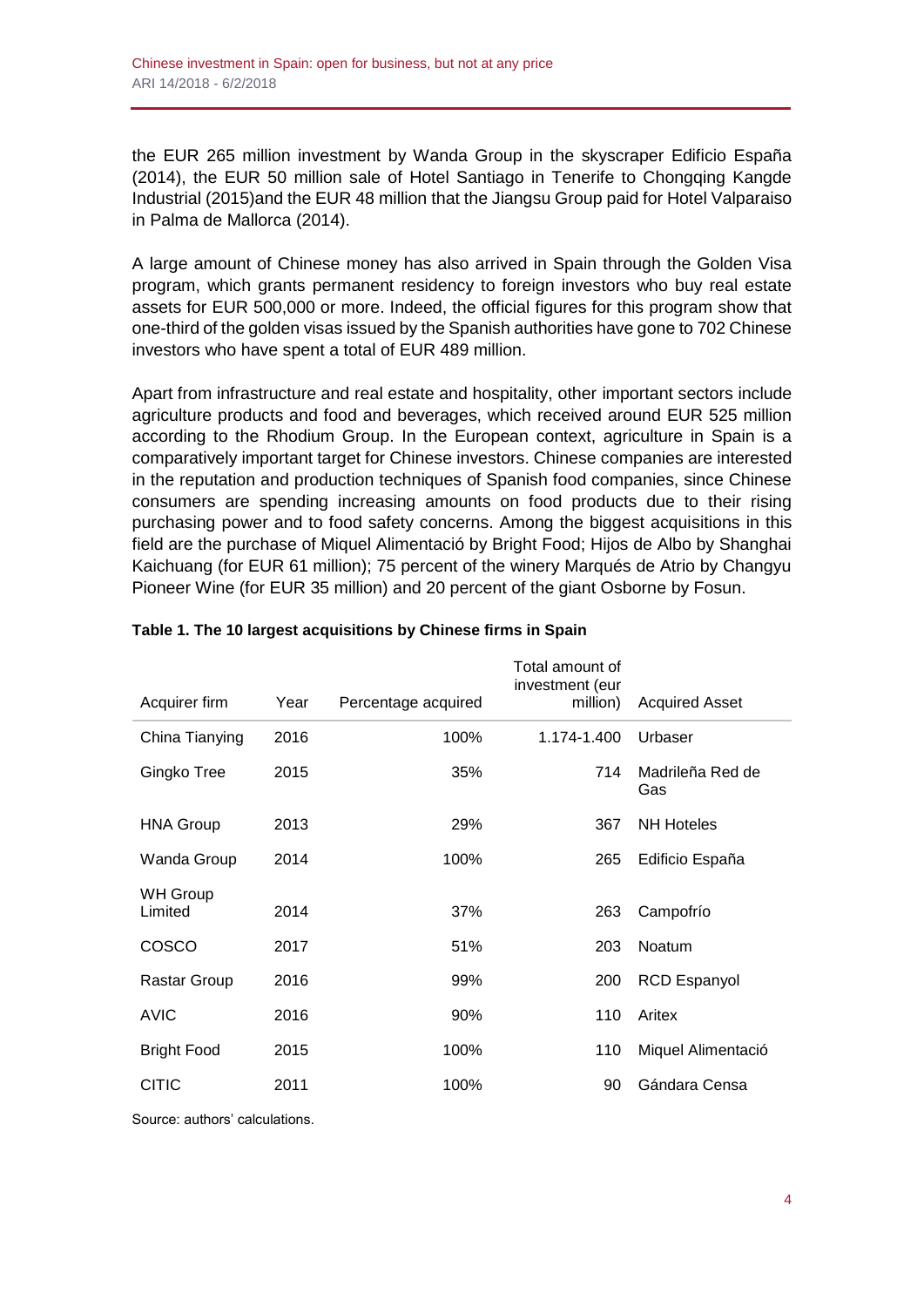Another sector that attracts a considerable amount of Chinese investment is soccer. Three La Liga clubs have Chinese shareholders. Espanyol and Granada were purchased by Rastar Group and Desport, respectively, while Wanda Group is now in possession of 20 percent of the shares of Atlético Madrid, one of the biggest teams in Spain and Europe. In total, Chinese investment in Spanish football amounts to EUR 281 million so far.

Finally, although the technology sector has not been targeted by Chinese investors as much as in other countries, it is significant that the two biggest acquisitions in this sector happened in 2016: Aritex and Eptisa, two engineering firms, were bought by AVIC and JSTI for EUR 110 million and 16 million, respectively.

### Is Chinese investment well received in Spain?

There is a clear difference between the perceptions and attitudes towards Chinese investments by the government and the media, and by the public opinion at large. Both the governments of the Spanish Socialists (PSOE), in power from 2004 until 2011, and the center-right Popular Party (PP), in power now, have tried to attract Chinese investments, especially in the aftermath of the global financial crisis in 2008. From the Spanish government's point of view, when it comes to Chinese investments in Spain the attitude is: "the more investment, the better".

With this purpose in mind, the Spanish government has developed a series of concrete actions. For example, during every visit of senior Spanish officials to China, apart from seeing their Chinese counterparts, there is also a meeting with potential Chinese investors interested in Spain. Consistent with this strategy is also the fact that, according to the Spanish trade promotion office, ICEX, between 2014 and 2016 China is the place where Spanish officials have given the most briefings on Spain's Golden Visa program. This promotion of Spanish assets for Chinese investors also applies to the technology sector. ICEX has organized commercial missions of Spanish aerospace companies to contact with the Commercial Aircraft Corporation of China and that facilitated the acquisition of ARITEX by ARIC (see table above).

Although the government has not undertaken a thorough and exhaustive analysis of all Chinese investments in Spain, the general feeling in the administration is that with the 126 Chinese firms that are based in the country, the experience so far has been positive or even very positive. This is particularly true with firms that have generated an important amount of jobs<sup>5</sup> or have helped Spanish firms to penetrate the Chinese market in the fields of agriculture, food and beverages, and distribution.

By contrast, there are a few, but well-known negative cases, such as the purchase of the Edificio España skyscraper by Wanda Group, which was not able to get its renovation project approved by the City Council in Madrid and eventually sold the building to a Spanish group. Another example is the dismissal from the board of the NH Hotel Group of two HNA Group executives, despite HNA being the largest shareholder, due to a

<sup>&</sup>lt;sup>5</sup> The Ministry of the Economy of Spain claims that total Chinese direct investment in Spain generates only 2,661 direct jobs (1,000 by Huawei), while Spanish direct investment in China generates 30,674.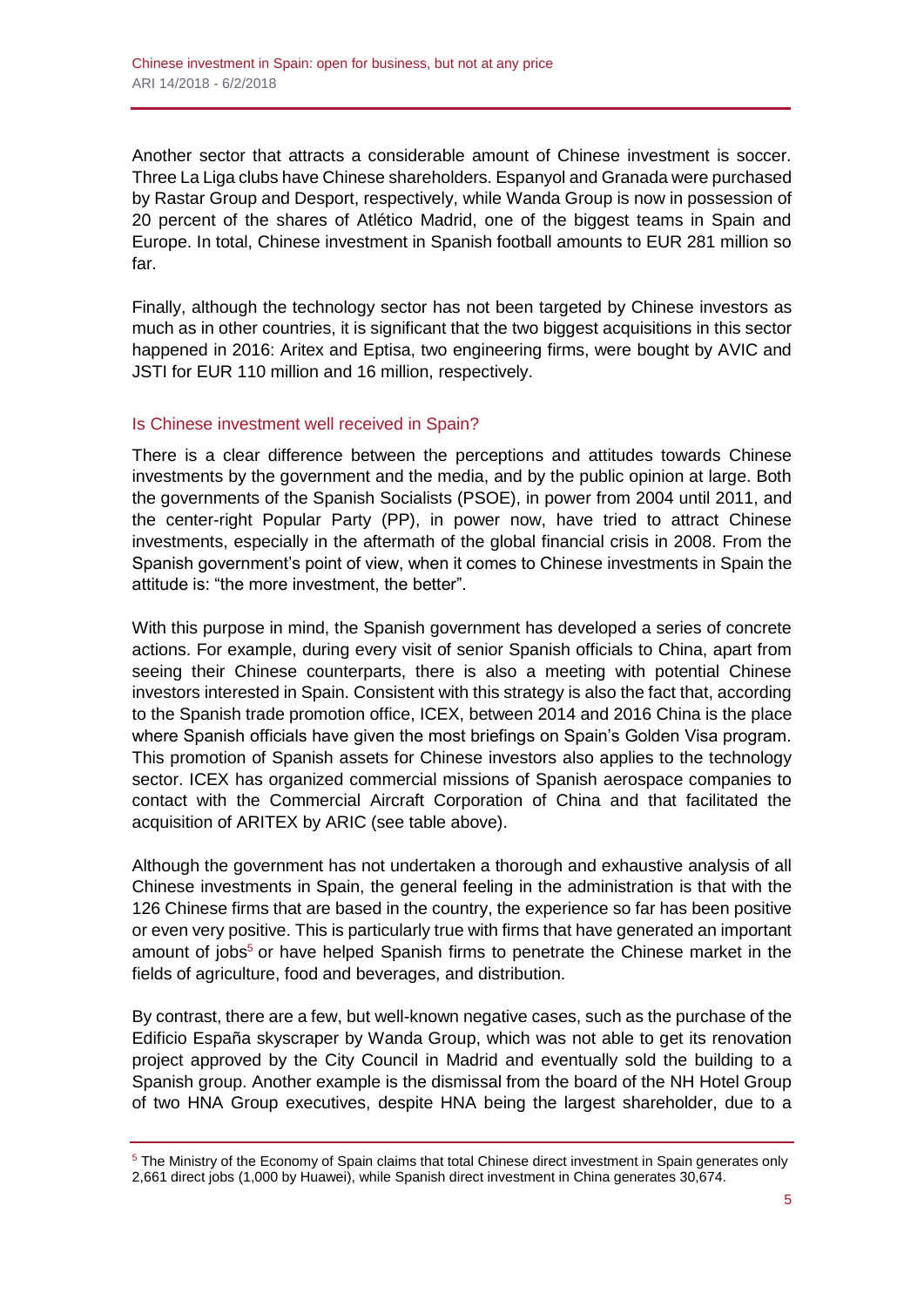conflict of interest once this Chinese company purchased Carlson Hotels. In addition, the opening of an ICBC office in Madrid has also been problematic due to its alleged involvement in illicit activities, such as money laundering. A Spanish court is investigating this issue involving not only ICBC Spain, but also ICBC Luxembourg, ICBC´s European unit. These cases have damaged the image of Spain as a destination of Chinese direct investment, and also the image of Chinese investment in Spain.

Other significant divestments by Chinese companies in Spain, such as the sales of Campofrío, Naturgas Energía, or a 20 percent stake in the Osborne Group by WH Group Limited, China Three Gorges, and Fosun respectively, do not necessarily imply a negative assessment by these Chinese firms of their experience in Spain, but should be understood in a wider framework of corporate strategy.

Despite these negative experiences, the Spanish media share the Spanish authorities' generally positive assessment on Chinese investment. A content analysis of news published on this topic from 2013 to 2016 by eight important newspapers in Spain, shows that the attitudes towards Chinese investments are similar in the media as in government. Usually, the coverage is positive (this is the case for *ABC, Cinco Días, El País* and *La Vanguardia*), moderately positive (for *El Mundo* and *Expansión*) or neutral (which is the case for *La Voz de Galicia* and *Público*). In other words, none of the mostread newspapers with national coverage, nor the two most circulated economic newspapers in Spain, have a hostile attitude towards Chinese investments.

On the one side are two most cited arguments in favor of Chinese investments. First is the complimentarity between the availability of Chinese capital and the financial needs of Spanish firms, particularly during the Eurozone crisis. Second are the synergies that potentailly emerge when the Chinese partner facilitates access to the Chinese consumer market. On the other side, concerns expressed usually focus on the lack of knowledge that the Chinese investors have of the Spanish legal system and the lack of transparency in their firms.

However, despite the strong consensus in favor of Chinese investments that exists among government and media actors, Spanish public opinion has a different view. A poll conducted by the Elcano Royal Institute<sup>6</sup> in 2015 shows that most Spanish citizens perceive Chinese investment with hesitation, especially when compared with investment from other countries such as Germany, the United States and France. In order to capture the perceptions of the Spanish public, the poll asked the participants to respond to the following question:

*Spain receives investments from different countries. Arguably, it is better for Spain to increase the investment that it receives from a number of countries and reduce that coming from others. In your view, from which countries should Spain receive more investment and from which less?*

<sup>&</sup>lt;sup>6</sup> [37 Barometer of the Elcano Royal Institute.](http://www.realinstitutoelcano.org/wps/portal/rielcano_es/encuesta?WCM_GLOBAL_CONTEXT=/elcano/elcano_es/barometro/oleadabrie37) The representative survey by the Elcano Royal Institute consisted of 1,003 interviews conducted by phone across the country and was undertaken in November 2015.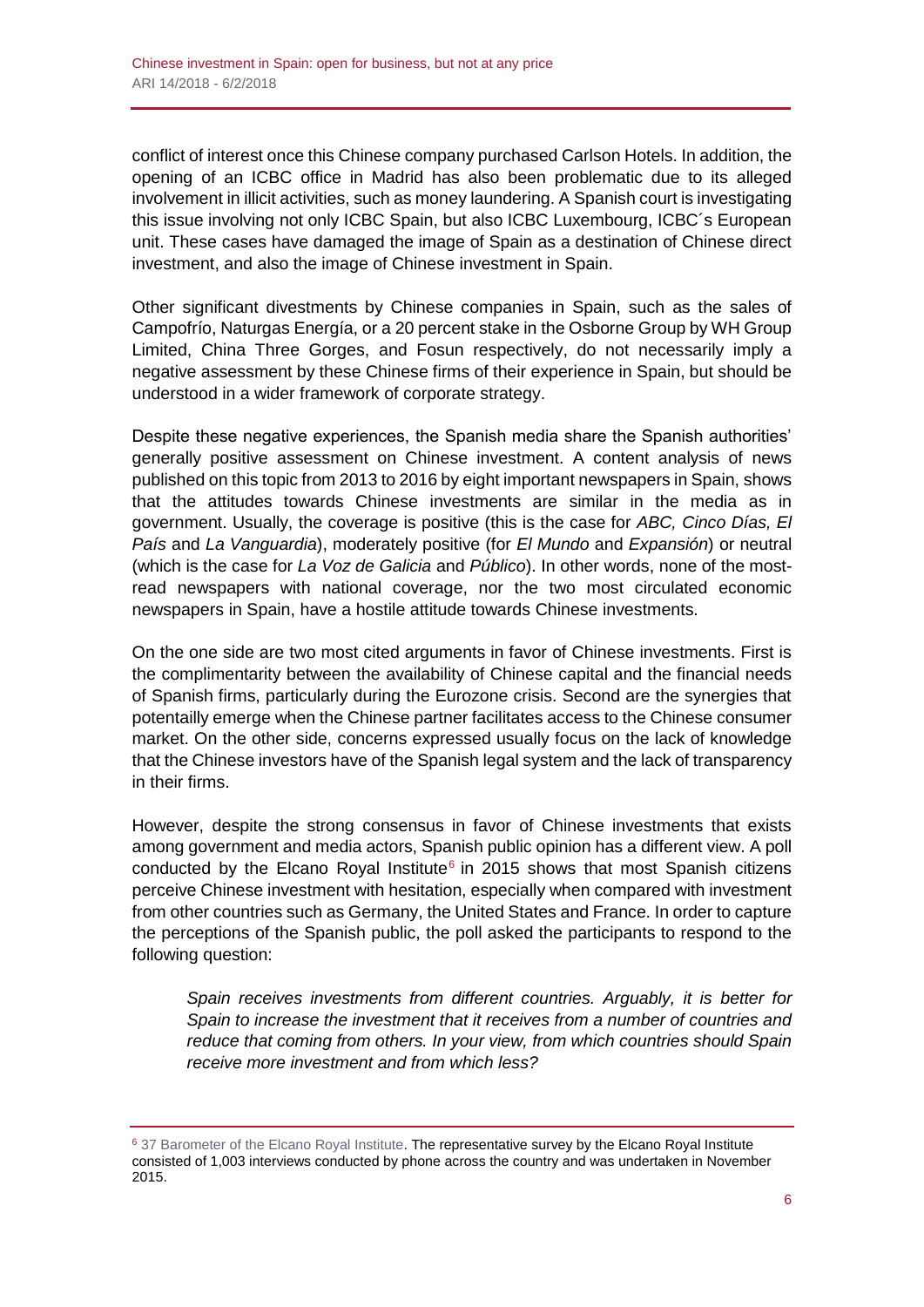The results were the following:



#### **Figure 2. From which countries would you like to see more or less investments?**

Source: 37 Barometer of the Elcano Royal Institute, November 2015.

As can be observed, Spaniards are generally in favor of inward foreign direct investment, especially if it comes from Germany, the United States and France. However, the attitude is different vis-à-vis China. One quarter of those interviewed think that China's investments in Spain should be reduced. This is a striking figure given that the country that generates the second most negative sentiment, Japan, was only viewed as such by 9 percent of interviewees.

These numbers are more easily understood when one looks to another survey, also conducted by the Elcano Royal Institute,<sup>7</sup> which shows that a large percentage of Spaniards (concretely 34 percent) believe that China is the biggest investor in Spain, while only 17 percent think it is Germany, 10 percent France and 8 percent the United States. In reality, China is only the tenth biggest investor in Spain.

What then explains this desire for proportionally less Chinese investment? This is not about people just focusing on recent IFDI flows, since China has never been one of the five main origins of Spain´s IFDI and is far behind the flows from many OECD countries. More research needs to be done on this topic, but two plausible explanations are that companies from non-OECD countries generate less trust in Spain than OECD companies; and the envy and rejection generated in some sectors of the Spanish society by the economic success of the Chinese community in the context of the deep economic crisis that the country has gone through from 2009 until 2014.

<sup>7</sup> [34 Barometer of the Elcano Royal Institute.](http://www.realinstitutoelcano.org/wps/portal/rielcano_es/encuesta?WCM_GLOBAL_CONTEXT=/elcano/elcano_es/barometro/oleadabrie34) This survey was undertaken in November-December 2013.